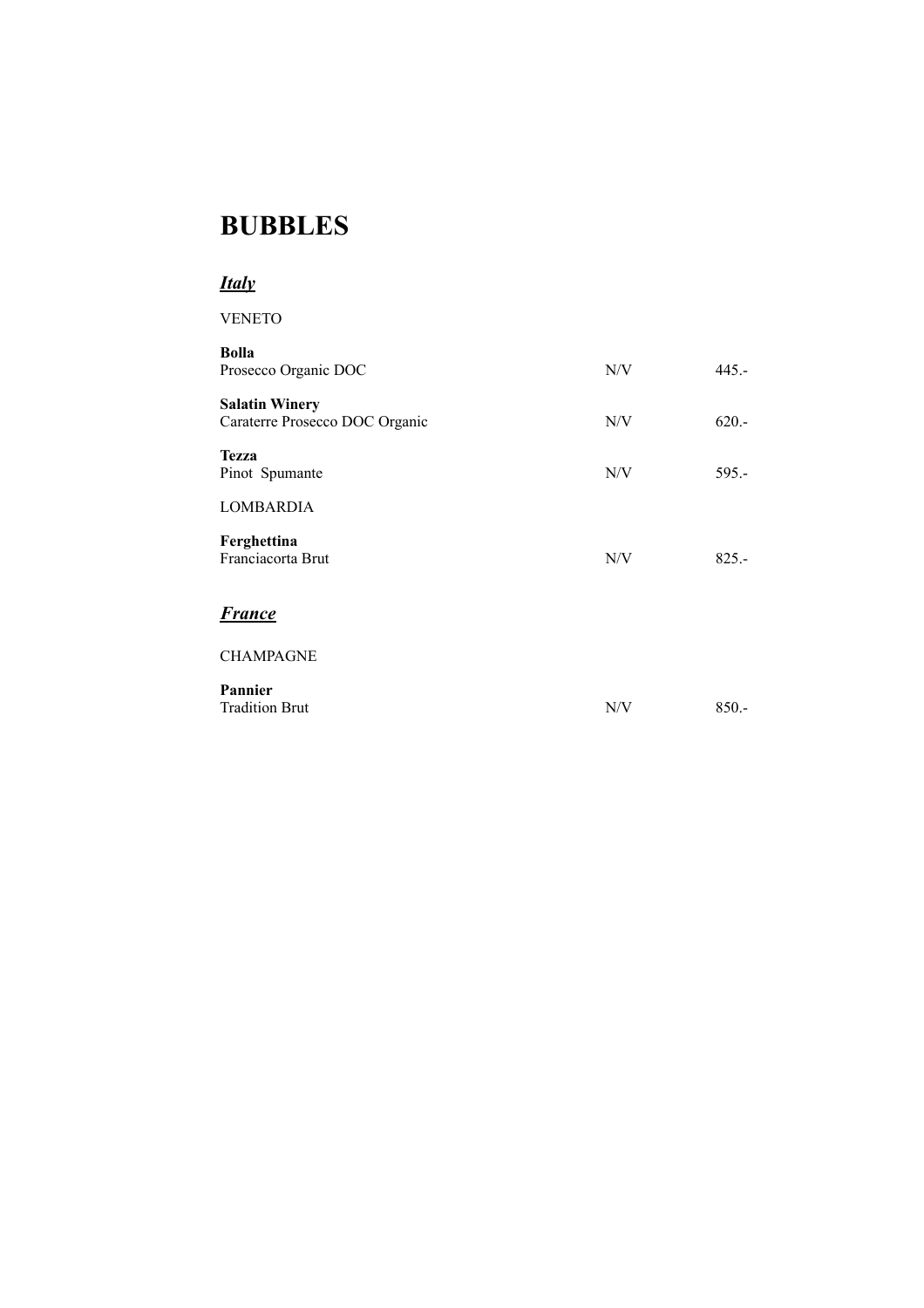# **WHITE WINE**

## *Italy*

### TRENTINO-ALTO ADIGE

| Cantina Toblino<br>Sauvignon                   | 2016 | $620 -$  |
|------------------------------------------------|------|----------|
|                                                |      |          |
| J. Hofstätter<br>Joseph Gewurztraminer         | 2018 | $675. -$ |
| <b>VENETO</b>                                  |      |          |
| Monte del Frà<br>Cà del Magro                  | 2019 | $620 -$  |
| Sandro de Bruno<br>Soave DOC                   | 2020 | $595. -$ |
| <b>LOMBARDIA</b>                               |      |          |
| <b>Nino Negri</b><br>Ca'Brione                 | 2018 | $795. -$ |
| Cantina La Spia<br>Alpi Retiche Bianco         | 2019 | $785. -$ |
| <b>MARCHE</b>                                  |      |          |
| <b>Umani Ronchi</b><br>Le Busche               | 2018 | $645. -$ |
| <b>Austria</b>                                 |      |          |
| NIEDERÖSTERREICH                               |      |          |
| Tegernseerhof<br>Loibenberg Riesling Smaragd   | 2012 | $675. -$ |
| <b>Huber</b><br>Riesling Engelreich Traisental | 2011 | $975. -$ |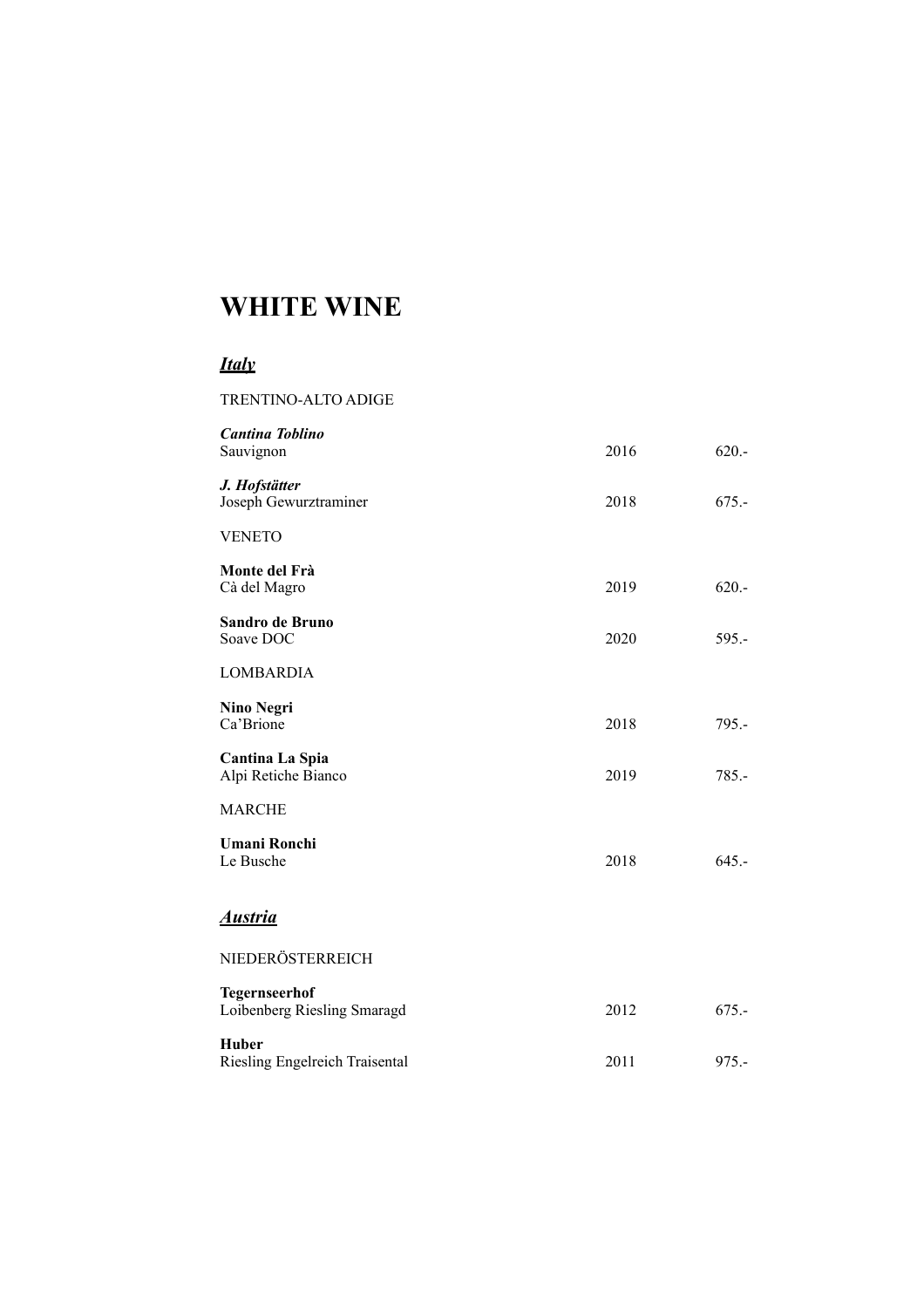## *South Africa*

### CAPE SOUTH COAST

| <b>Hamilton Russell</b><br>Chardonnay                                 | 2020         | $1025. -$             |
|-----------------------------------------------------------------------|--------------|-----------------------|
| <b>France</b>                                                         |              |                       |
| <b>ALSACE</b>                                                         |              |                       |
| Muré<br>Riesling Cote de Rouffach                                     | 2013         | $975 -$               |
| <b>LOIRE</b>                                                          |              |                       |
| <b>Boutinot</b><br>Sancerre La Guiberte                               | 2019         | $635. -$              |
| <b>Bernard Fleuriet &amp; Fils</b><br>Sancerre La Baronne             | 2015         | $950 -$               |
| <b>BOURGOGNE</b>                                                      |              |                       |
| <b>Baudoin Millet</b><br>Chablis                                      | 2020         | $650. -$              |
| <b>Thomas Pico</b><br>Pattes Loup                                     | 2018         | $1100. -$             |
| <b>Arnaud Baillot</b><br>Chassagne-Montrachet<br>Montagny Premier Cru | 2017<br>2019 | $1150. -$<br>$925. -$ |
| LANGUEDOC-ROUSSILLON                                                  |              |                       |
| <b>Chateau Petit Roubié</b><br>Picpoul de Pinet                       | 2018         | $610. -$              |
| <b>Germany</b>                                                        |              |                       |
| <b>MOSEL</b>                                                          |              |                       |
| <b>Weingut Heinrichshof</b><br>Riesling Römische Kapelle              | 2020         | $690. -$              |
| <b>PFALZ</b>                                                          |              |                       |
| <b>Weingut Lergenmuller</b><br>Gleisweiler Hölle Riesling             | 2019         | $610. -$              |
| <b>RHEINHESSEN</b>                                                    |              |                       |
| <b>Weingut Alexander Gysler</b><br>Feldstärke Grauburgunder Trocken   | 2019         | $610. -$              |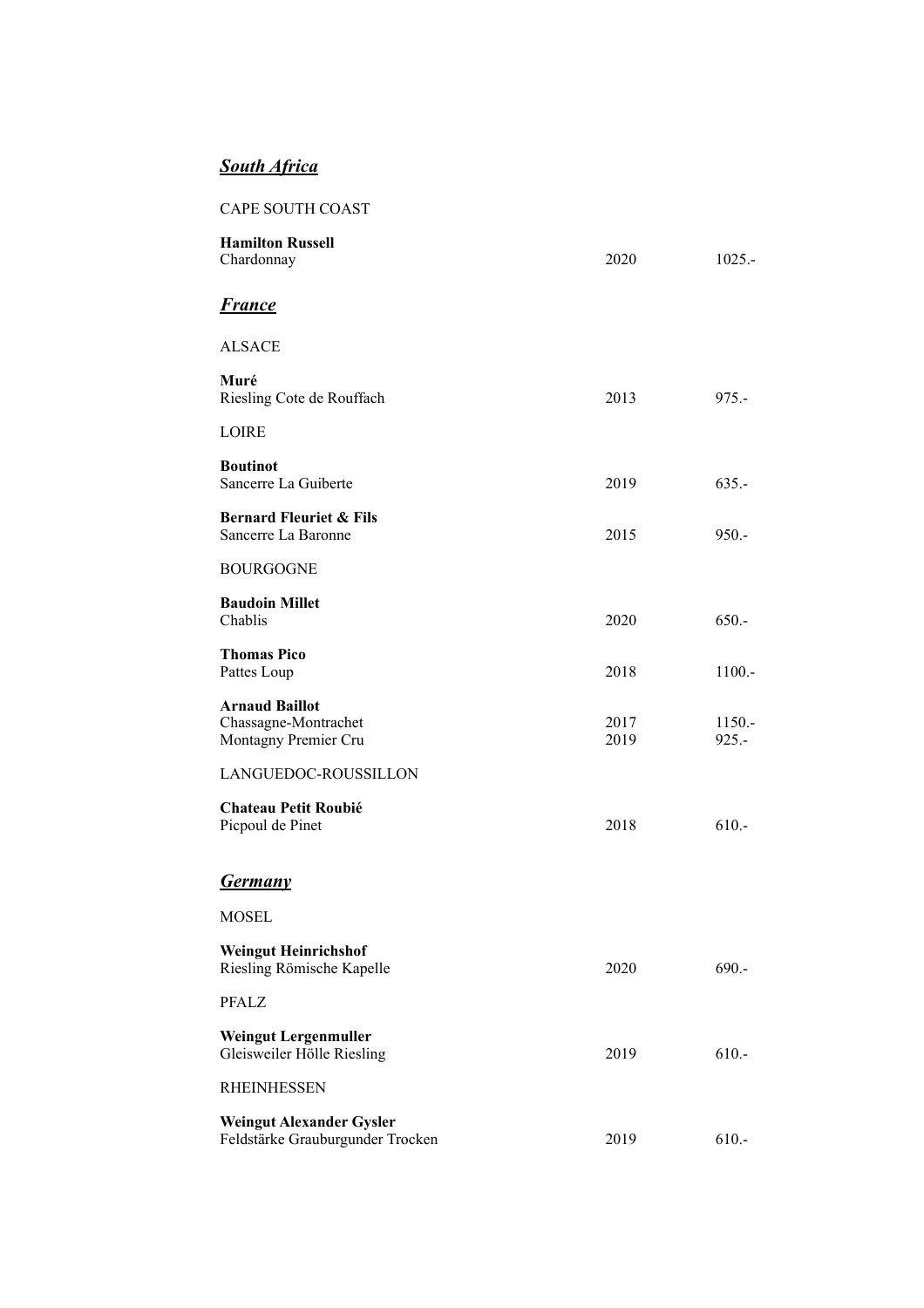## *Spain*

| <b>CANARY ISLANDS</b>                         |      |          |
|-----------------------------------------------|------|----------|
| <b>Llanos Negros</b><br>La Batista            | 2017 | $950 -$  |
| <b>GALICIA</b>                                |      |          |
| <b>Fedellos do Couto</b><br>Conasbrancas      | 2020 | $780 -$  |
| <b>Portugal</b>                               |      |          |
| <b>TORRES VEDRAS</b>                          |      |          |
| Vale da Capucha<br>Fossil                     | 2018 | $750 -$  |
| <u>Greece</u>                                 |      |          |
| <b>SANTORINI</b>                              |      |          |
| <b>Argyros Winery</b><br>Atlantis White       | 2020 | $625 -$  |
| <b>Hungary</b>                                |      |          |
| <b>TOKAJ</b>                                  |      |          |
| Királyudvar<br>Furmint Sec                    | 2019 | $860. -$ |
| <b>USA</b>                                    |      |          |
| (SANTA RITA HILLS)                            |      |          |
| <b>Chanin Wines</b><br>Los Alamos Chardonnay  | 2016 | $950 -$  |
| (NAPA VALLEY)                                 |      |          |
| <b>Stag's Leap Winery</b><br>Karia Chardonnay | 2018 | 995.-    |
| (SANTA BARBARA)                               |      |          |
| <b>Au Bon Climat</b><br>Chardonnay            | 2018 | $925. -$ |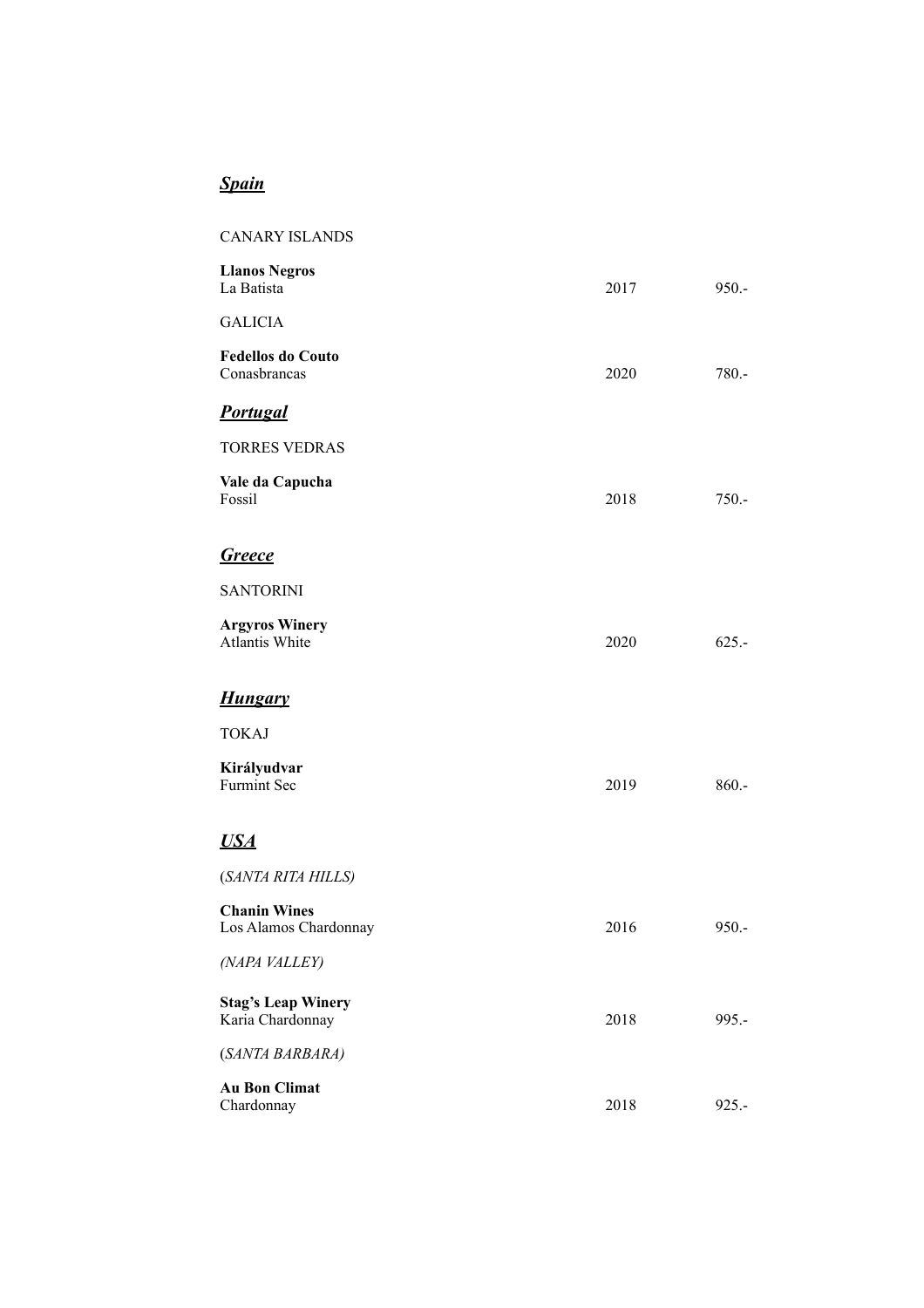# **ROSÉ WINE**

## *France*

| <b>Jean-Claude Mas</b><br>Coté Mas | 2020 | 475- |
|------------------------------------|------|------|
| Alain Gueneau<br>Sancerre Rosé     | 2019 | 725- |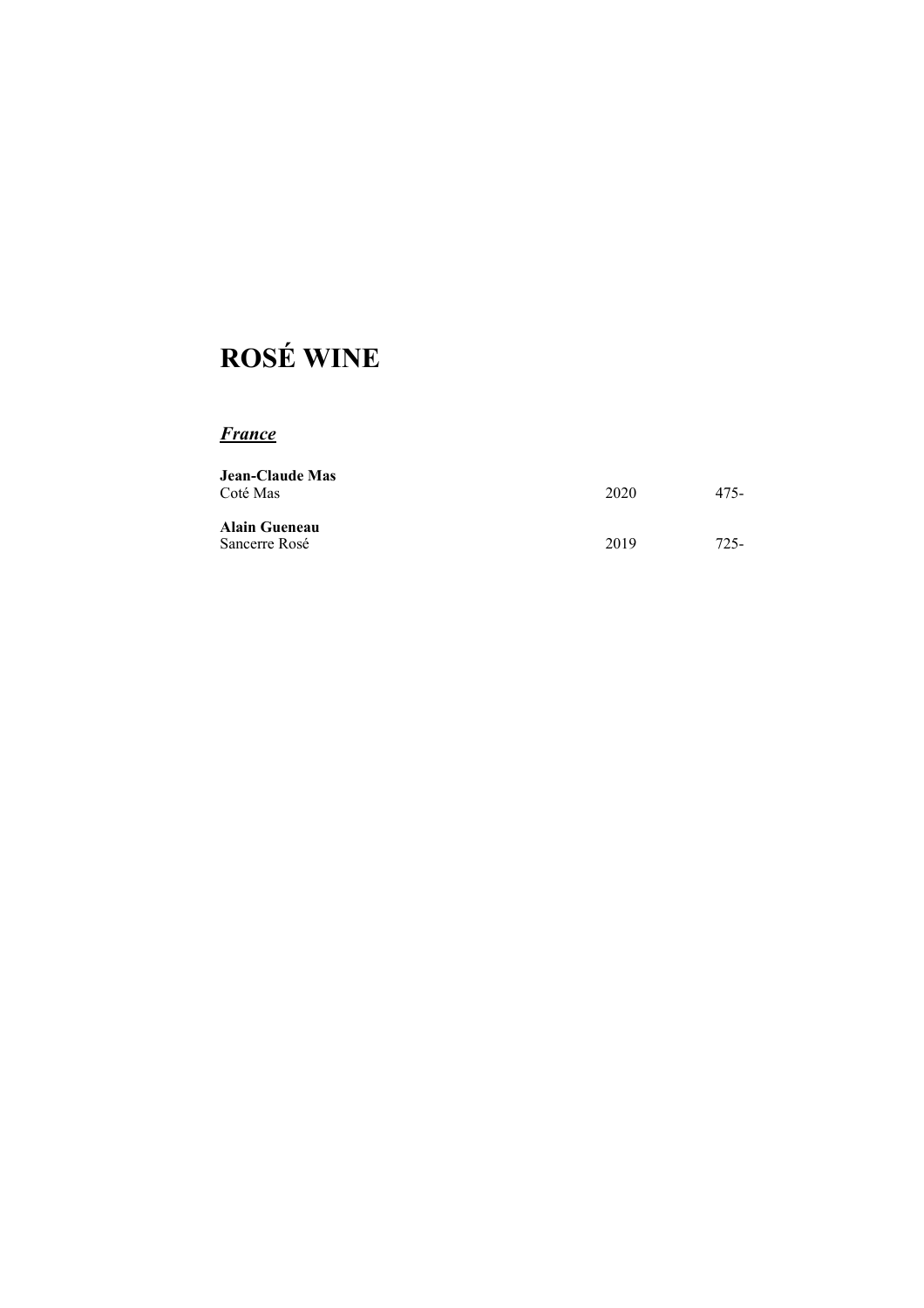# **RED WINE**

## *Italy*

### TRENTINO-ALTO ADIGE

| Foradori<br>Toroldego                                                                                 | 2018                 | $750 -$                            |
|-------------------------------------------------------------------------------------------------------|----------------------|------------------------------------|
| LOMBARDA                                                                                              |                      |                                    |
| <b>Nino Negri</b><br>Le Tense Sasella Valtellina Superiore<br>Sfursat Carlo Negri<br>Sfursat 5 Stelle | 2018<br>2018<br>2016 | $720 -$<br>$1100. -$<br>1350.-     |
| Frecciarossa<br>Carillo Pinot Nero<br>Giorgio Odero Pinot Nero                                        | 2020<br>2016         | $730 -$<br>$1050 -$                |
| PIEMONTE                                                                                              |                      |                                    |
| La Spinetta<br>Ca' di Pian<br>Langhe Nebbiolo<br>Barbaresco Vigneto Gallina                           | 2018<br>2018<br>2006 | $790 -$<br>$775. -$<br>$1850. -$   |
| Paolo Scavino<br>Langhe Nebbiolo                                                                      | 2020                 | $740 -$                            |
| <b>Brandini</b><br>Barolo La Morra                                                                    | 2016                 | $940 -$                            |
| Colombo Antonio e Figli<br>Apertura Pino Nero                                                         | 2014                 | $750. -$                           |
| Ratti<br>Ochetti Langhe Nebbiolo                                                                      | 2019                 | $725 -$                            |
| Sordo<br>Barolo Gabutti<br>Barolo Rocche di Castiglione<br>Barbera D'Alba                             | 2014<br>2016<br>2020 | $1200. -$<br>$1200. -$<br>$695. -$ |
| Gagliasso<br>Barolo Tre Utin                                                                          | 2016                 | $980 -$                            |
| <b>Braida</b><br>Il Bacialé Monferrato Rosso<br>Ai Suma Barbera d'Asti                                | 2016<br>2007         | $685. -$<br>$1350. -$              |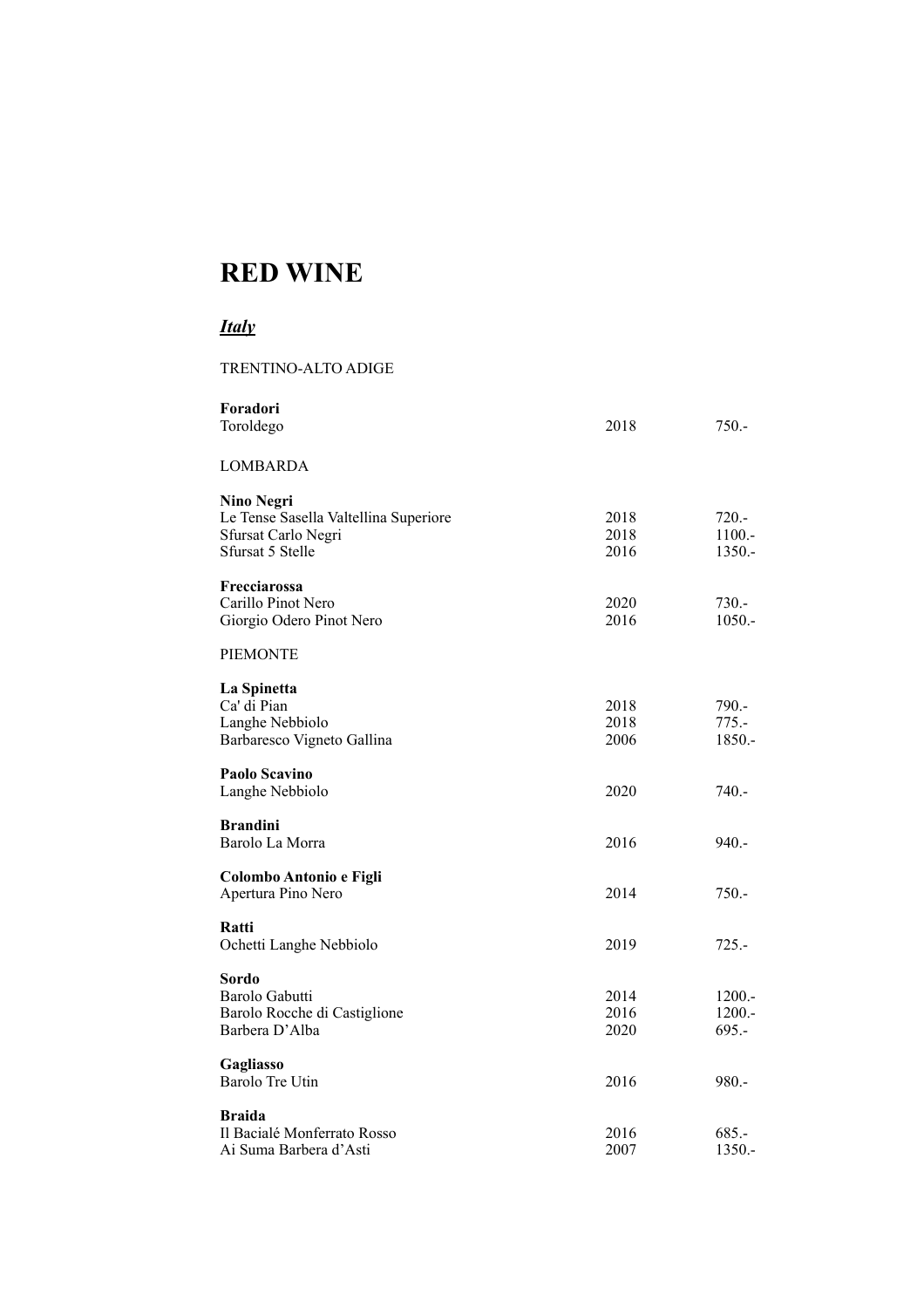| <b>Antoniolo</b><br>Osso San Grao Gattinara                                                 | 2013                 | $1750. -$                        |
|---------------------------------------------------------------------------------------------|----------------------|----------------------------------|
| Travaglini<br>Gattinara                                                                     | 2012                 | $950 -$                          |
| San Giuliano<br>Barbaresco                                                                  | 2011                 | $925 -$                          |
| <b>Viberti</b><br>Barolo Bricco delle Viole                                                 | 2010                 | $1550. -$                        |
| <b>Rizieri</b><br>Dolcetto d'Alba<br><b>Barolo DOCG</b>                                     | 2016/<br>2015        | 750.-<br>$1250 -$                |
| <b>Grasso Fratell</b><br>Barbaresco Bricco Spessa                                           | 2003                 | $1100 -$                         |
| <b>VENETO</b>                                                                               |                      |                                  |
| <b>Bolla</b><br>Valpolicella Organic DOCG<br>Amarone Classico Le Poiane<br>Ripasso Classico | 1019<br>2016<br>2018 | $475. -$<br>$895. -$<br>$550. -$ |
| <b>Saseti</b><br>Monte Dall'Ora Valpolicella                                                | 1020                 | $725. -$                         |
| Antolini<br>Morópio Amarone Classico<br>Corvina Veronese                                    | 2015<br>2015         | $1350. -$<br>$750 -$             |
| Stefano Accordini<br>Amarone "Il Fornetto"                                                  | 2011                 | $2150. -$                        |
| Dal Forno Romano<br>Amarone della Valpolicella                                              | 2006                 | $4100 -$                         |
| Fratelli Giuliari<br>Amarone "La Piccola Botte"                                             | 2016                 | $1100. -$                        |
| Masi<br>Brolo Campofiorin Oro (Magnum)                                                      | 2014                 | $850 -$                          |
| FRIULI- VENEZIA GIULIA                                                                      |                      |                                  |
| <b>Branko Wines</b><br>Red                                                                  | 2012                 | $725. -$                         |
| <b>UMBRIA</b>                                                                               |                      |                                  |
| La Palèrna<br>Rossovaldimonte                                                               | 2015                 | $650. -$                         |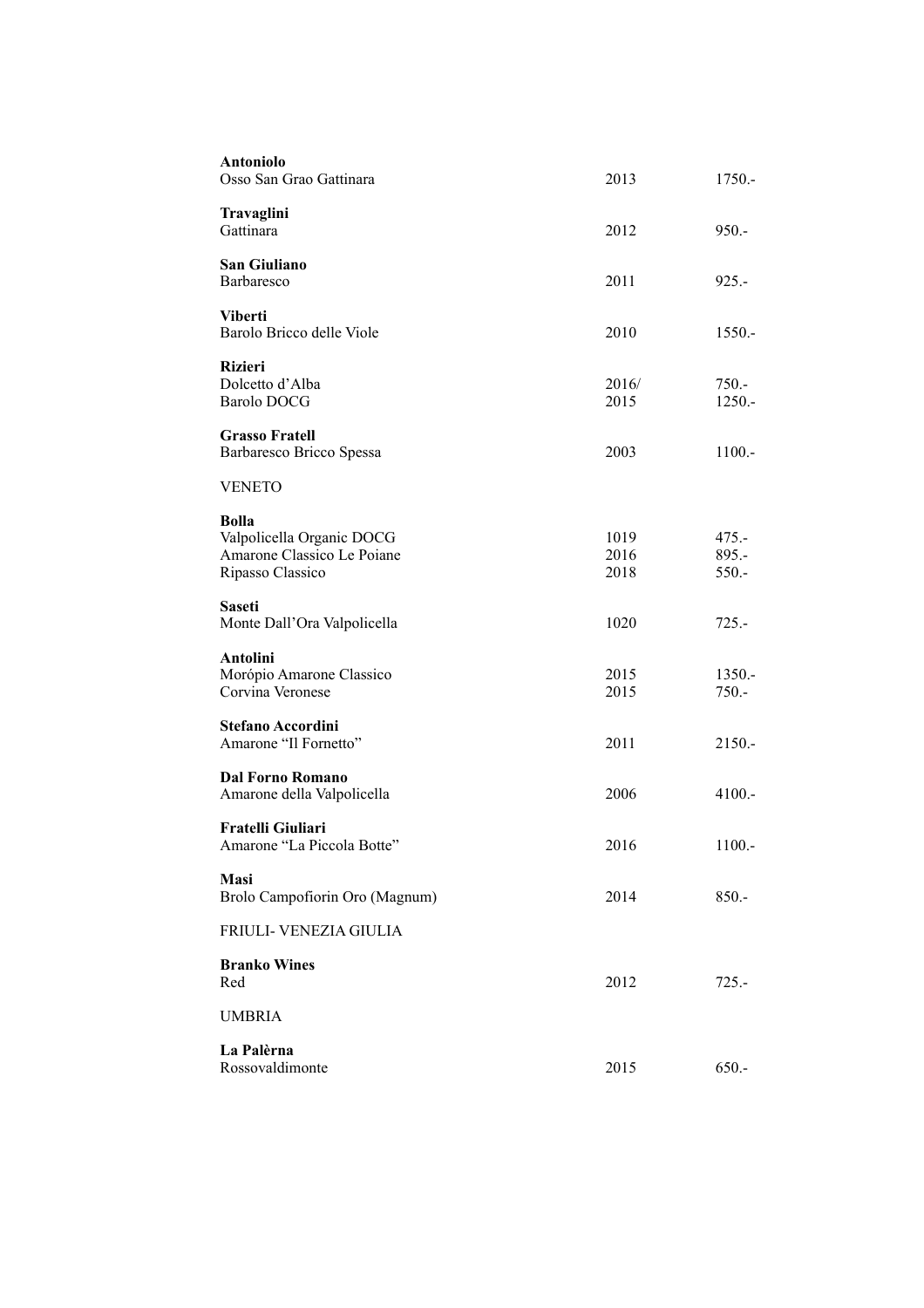### EMILIA ROMAGNA

| La Stoppa<br>Trebbiolo Rosso                                             | 2020         | $750. -$               |
|--------------------------------------------------------------------------|--------------|------------------------|
| <b>Berioli</b><br>Spiridione                                             | 2012         | $795. -$               |
| <b>MARCHE</b>                                                            |              |                        |
| Umani Ronchi<br>Cúmaro Rosso Conero Riserva                              | 2016         | $795. -$               |
| <b>TOSCANA</b>                                                           |              |                        |
| Gaja<br>Sugarille Brunello di Montalcino                                 | 2006         | $2100. -$              |
| Petra<br>Potenti<br>Zingari                                              | 2016<br>2017 | $1200. -$<br>$620. -$  |
| La Gerla<br>Brunello Riserva gli Angeli                                  | 2010         | 1495.-                 |
| <b>Fattoria Machiavelli</b><br>Vigna di Fontale Chianti Classico Riserva | 2014         | $850 -$                |
| Capanelle<br>50/50                                                       | 2010         | 1850.-                 |
| <b>Tenuta San Guido</b><br>Sassicaia<br>Sassicaia                        | 2012<br>2014 | $2850. -$<br>$2550. -$ |
| Tenet dell'Ornellaia<br>Ornellaia<br>Le Serre Nuove                      | 2008<br>2017 | $2550. -$<br>$1350--$  |
| Mazzei<br>Philip                                                         | 2012         | $1250. -$              |
| Grattamacco<br>Bolgheri Rosso                                            | 2019         | 790.-                  |
| <b>Le Macchiole</b><br>Messorio                                          | 2009         | $2150. -$              |
| <b>MARCHE</b>                                                            |              |                        |
| Oasi degli Angeli<br>Kurni                                               | 2010         | 1699.-                 |
| <b>PUGLIA</b>                                                            |              |                        |
| <b>Cantine San Giorgio</b><br>Tireno                                     | 2017         | $715. -$               |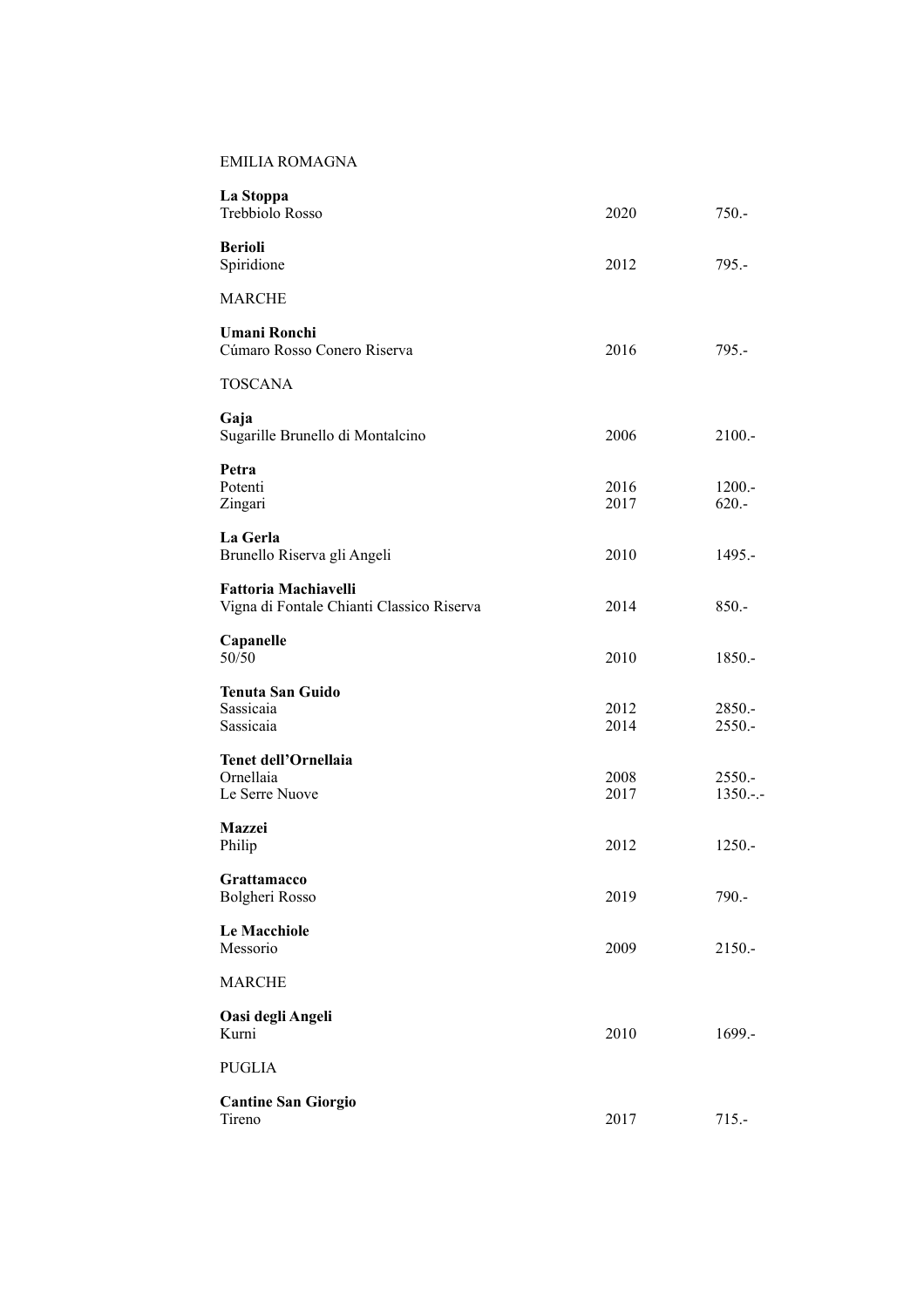### CAMPANIA

| Viticoltore Migliozzi<br>Fallerno del Massico                   | 2013         | $940 -$               |
|-----------------------------------------------------------------|--------------|-----------------------|
| <b>Cantine Olivella</b><br>Lacrimanero Lacryma Christi          | 2018         | $650 -$               |
| <b>SICILIA</b>                                                  |              |                       |
| Caslabretta<br>Gaio Gaio                                        | 2020         | $670 -$               |
| Donnafugata<br>Mille e Una Notte                                | 2016         | $1450. -$             |
| <b>South Africa</b>                                             |              |                       |
| <b>COASTAL REGION</b>                                           |              |                       |
| <b>Reyneke</b><br>Cornerstone<br>Reserve Red CS                 | 2014<br>2013 | $765. -$<br>$1550. -$ |
| <b>Boekenhoutskloof</b><br>The Chocolate Block                  | 2017         | $875. -$              |
| <b>Franschhoek Cellar</b><br>Stone Bridge Pinotage              | 2018         | $610 -$               |
| CAPE SOUTH COAST                                                |              |                       |
| <b>Hamilton Russell</b><br>Pinot Noir                           | 2019         | $1100. -$             |
| <b>Germany</b>                                                  |              |                       |
| <b>PFALZ</b>                                                    |              |                       |
| Christmann<br>Spätburgunder Trocken                             | 2017         | $690. -$              |
| <b>France</b>                                                   |              |                       |
| <b>ALSACE</b>                                                   |              |                       |
| <b>Domaine Saint-Remy</b><br>Alsace Rouge                       | 2019         | $670. -$              |
| <b>RHÔNE</b>                                                    |              |                       |
| <b>Le Plan Des Moines</b><br>Les Charretons Chateauneuf du Pape | 2016         | $950 -$               |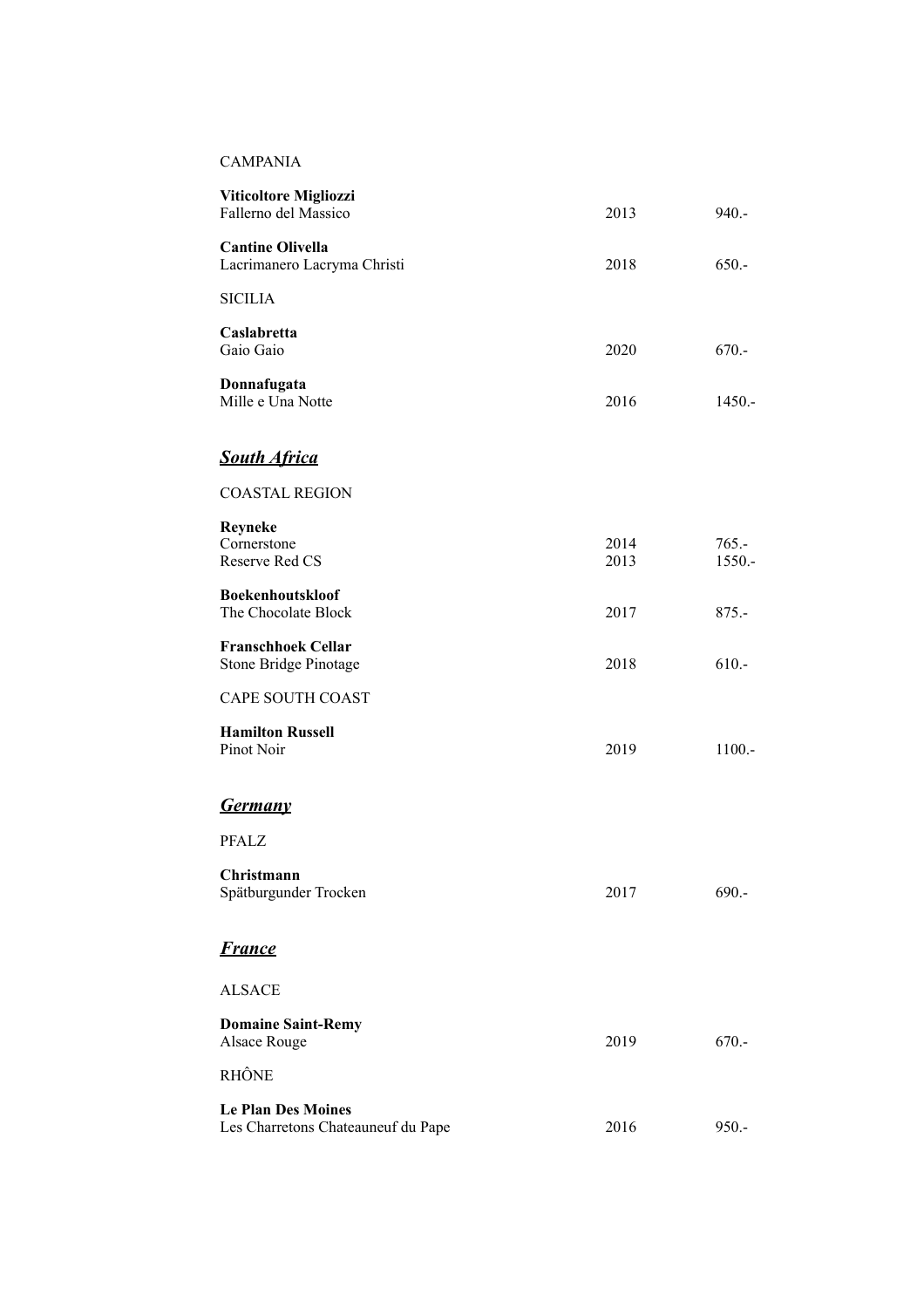| <b>Boutinot</b><br>Les Coteaux Schisteux Séguret         | 2014 | $725. -$  |
|----------------------------------------------------------|------|-----------|
| Hervé Souhaut<br>Syrah                                   | 2020 | $875 -$   |
| La Célestière<br>Chateauneuf du Pape                     | 2012 | $1195. -$ |
| <b>Chateau Juvenal</b><br>Les Ribes du Vallat            | 2017 | $695. -$  |
| <b>Domaine de Sevans</b><br>Jonas Cotes du Rhone         | 2014 | $625. -$  |
| <b>Nicolas Perrin</b><br>Maison Les Alexandrins          | 2015 | $595 -$   |
| <b>Yann Chave</b><br>Crozes Hemitage                     | 2017 | $995 -$   |
| Domaine Cour de Chaulé<br>Gigondas Cuvée Tradition       | 2017 | $975. -$  |
| <b>Boutinot</b><br>Les Coteaux Schisteux Cotes du Rhone  | 2014 | $620 -$   |
| Guigal<br>Cote Rotie Chateau d'Ampuis                    | 2010 | $1699. -$ |
| <b>LOIRE</b>                                             |      |           |
| <b>Domaine Bobinet</b><br>Piak                           | 2021 | $675. -$  |
| LANGUEDOC-ROUSSILLON                                     |      |           |
| <b>Thunevin-Calvet</b><br>Cuvée Constance                | 2013 | $710 -$   |
| <b>CAHORS</b>                                            |      |           |
| Clos d'Audhuy<br>Le Pommier D'Armand                     | 2020 | $690. -$  |
| <b>BOURGOGNE</b>                                         |      |           |
| Chateau de Laborde<br>Gevrey-Chambertin "Vielles Vignes" | 2015 | $1100. -$ |
| <b>Abbaye de Santenay</b><br>Santenay Croix Sorine       | 2017 | $1130. -$ |
| <b>Arnaud Baillot</b><br><b>Beaune Montrevenolts</b>     | 2018 | $985 -$   |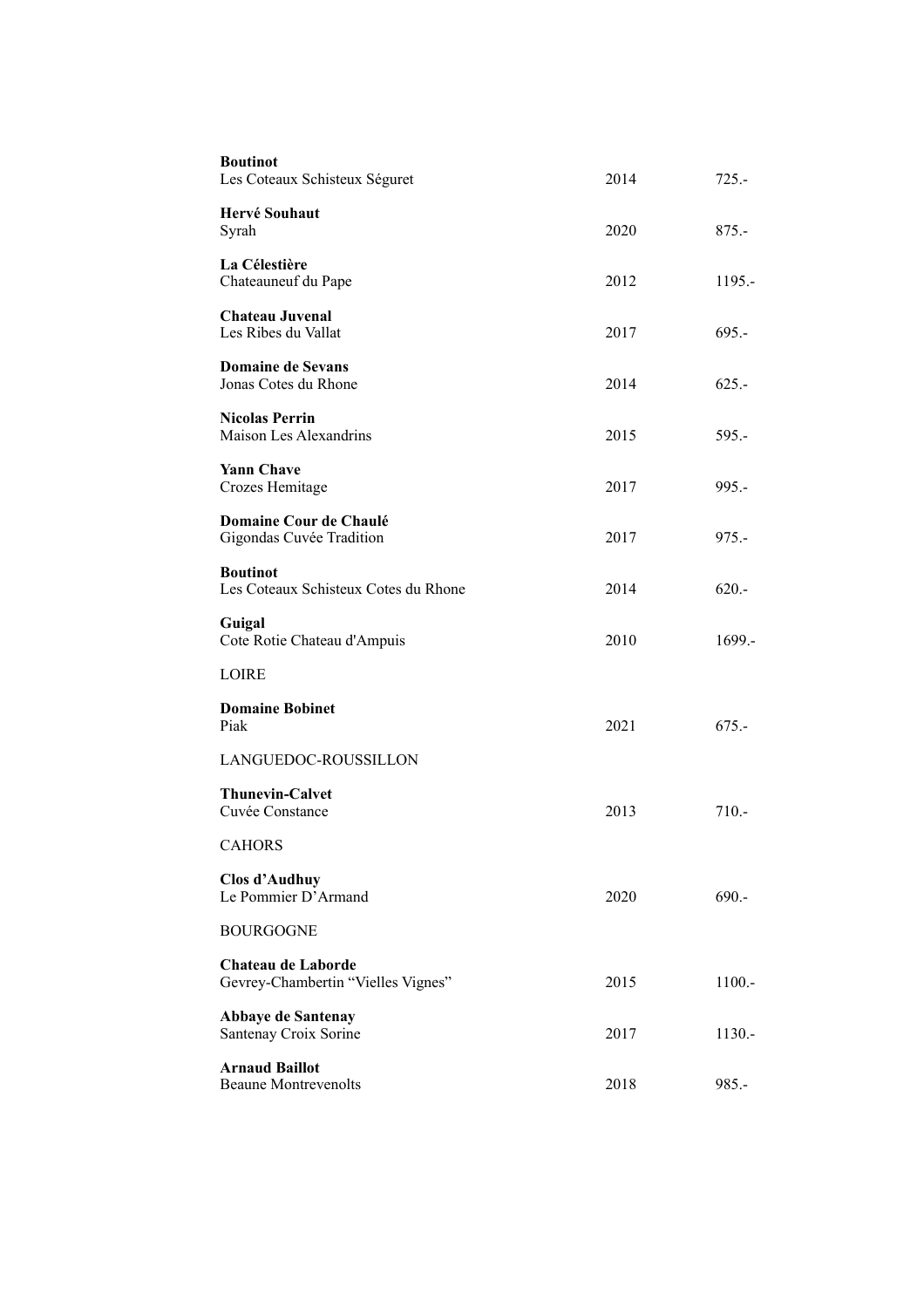### BEAUJOLAIS

| <b>Olivier Depardon</b><br>"Charmes" Morgon                             | 2016 | $875 -$  |
|-------------------------------------------------------------------------|------|----------|
| <b>Domaine Chamonard</b><br>Morgon                                      | 2018 | $925 -$  |
| <b>JURA</b>                                                             |      |          |
| <b>Chateau Arlay</b><br>Corail                                          | 2016 | $825 -$  |
| <b>BORDEAUX</b>                                                         |      |          |
| <b>Chateau de Sales</b><br>Chateau Chantalouette, Pomerol               | 2013 | $875. -$ |
| Chateau Barrail du Blanc<br>Saint-Émilion Grand Cru                     | 2012 | $895 -$  |
| <b>Chateau Cheval Blanc</b><br>Le Petit Cheval Grand Cru, Saint-Émilion | 2004 | $1800 -$ |
| <b>Chateau Picque Caillout</b><br>Chateu Picque Caillout                | 2014 | $940 -$  |
| <u>Spain</u>                                                            |      |          |
| CASTILLA Y LEÓN                                                         |      |          |
| Condado de Oriza<br>Condado 409                                         | 2010 | $645 -$  |
| <b>Bodegas y Vinedos Fontana</b><br>Quinta de Quercus                   | 2017 | $595. -$ |
| <b>RIOJA</b>                                                            |      |          |
| <b>Bodegas Lan</b><br>Gran Reserva                                      | 2010 | $850. -$ |
| Bodegas Garcia de Olano<br>Mauleón Reserva                              | 2012 | $820. -$ |
| Macrobert & Canals<br>Laventura Rioja                                   | 2019 | $750. -$ |
| <b>JUMILLA</b>                                                          |      |          |
| Parajes Del Valle<br>Monastrell Ecolojico                               | 2018 | $620 -$  |
| <b>PRIORAT</b>                                                          |      |          |
| Casa Gran del Siurana<br>Cruor                                          | 2015 | $875. -$ |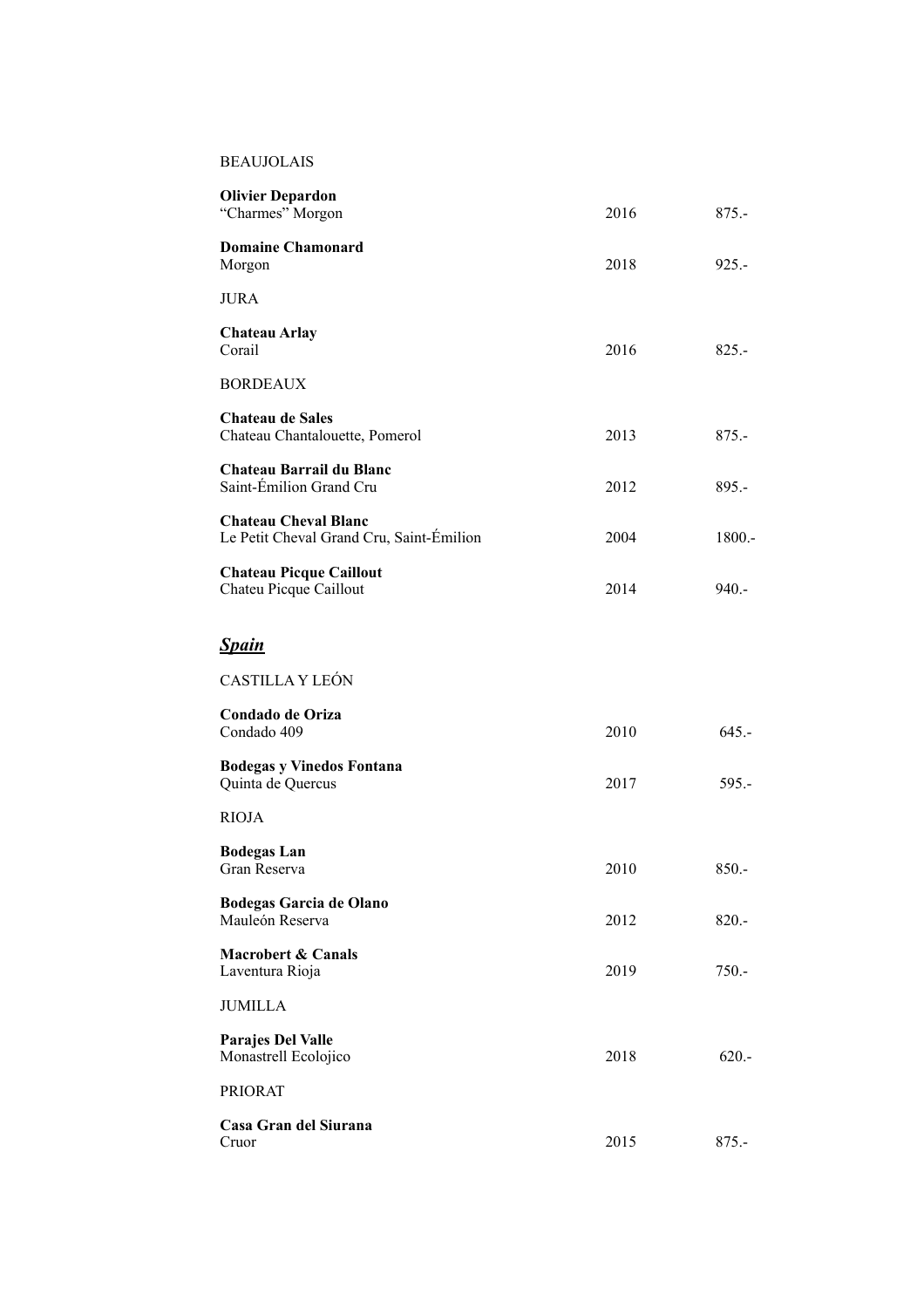| <b>Mas Martinet</b><br>Camí Pesseroles                                  | 2016         | 1850.-              |
|-------------------------------------------------------------------------|--------------|---------------------|
| <u>Chile</u>                                                            |              |                     |
| <b>BIO BIO</b>                                                          |              |                     |
| <b>Roberto Enriquez</b><br>Fundo la Union<br>Tierra de Pumas            | 2020<br>2020 | $760 -$<br>$730. -$ |
| <b>Argentina</b>                                                        |              |                     |
| <b>MENDOZA</b>                                                          |              |                     |
| <b>Decero</b><br>Cabernet Sauvignon                                     | 2014         | $695. -$            |
| <b>Australia</b>                                                        |              |                     |
| McLAREN VALE                                                            |              |                     |
| <b>Hither and Yon</b><br>Grenache/Mataro                                | 2015         | $595. -$            |
| <b>USA</b>                                                              |              |                     |
| <b>WASHINGTON STATE</b>                                                 |              |                     |
| <b>Charles Smith</b><br>The Creator                                     | 2018         | $1400. -$           |
| CALIFORNIA NORTH COAST                                                  |              |                     |
| (NAPA VALLEY)                                                           |              |                     |
| <b>Dana Estates</b><br>Onda Cabernet Sauvignon                          | 2012         | 2750.-              |
| <b>Goldschmidt Vineyards</b><br>Game Ranch Cabernet                     | 2013         | $1550. -$           |
| <b>Heitz Cellar</b><br>Ink Grade Zinfandel                              | 2015         | $1050. -$           |
| <b>Kapcsándy Family Winery</b><br>Roberta's Reserve State Lane Vineyard | 2012         | $4350. - -$         |
| <b>Dominus Estates</b><br>Othello                                       | 2014         | $955. -$            |
| <b>Stag's Leap Winery</b><br>Artemis Cabernet                           | 2015         | $1100. -$           |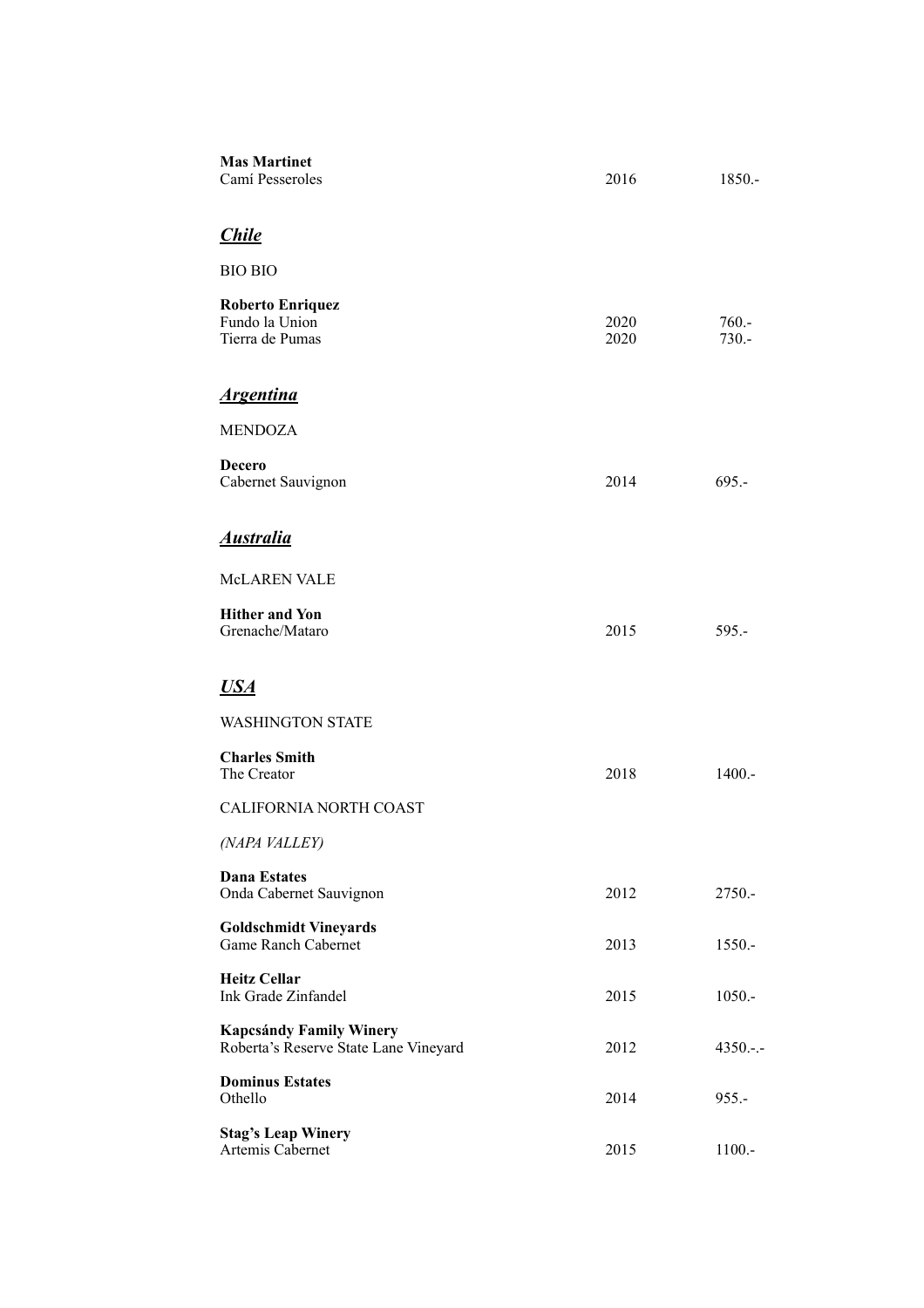| <b>Joseph Phelps</b><br>Cabernet Sauvignon                                                                                                 | 2013                 | $1225. -$                    |
|--------------------------------------------------------------------------------------------------------------------------------------------|----------------------|------------------------------|
| Acumen<br>Mountainside Cabernet Sauvignon                                                                                                  | 2015                 | $1250. -$                    |
| <b>Mayacama Vineyards</b><br>Cabernet Sauvignon                                                                                            | 2012                 | $1825. -$                    |
| <b>Shafer</b><br>One Point Five                                                                                                            | 2014                 | 1425.                        |
| <b>Ridge</b><br>Geyserville<br><b>Estate Cabernet</b>                                                                                      | 2016<br>2014         | $725 -$<br>$1250. -$         |
| (MENDOCINO)                                                                                                                                |                      |                              |
| Lioco<br>Mendocino County Pinot Noir                                                                                                       | 2014                 | $895 -$                      |
| (RUSSIAN RIVER VALLEY)                                                                                                                     |                      |                              |
| <b>Walter Hansel</b><br>North Slope Pinot Noir<br><b>Estate Pinot Noir</b>                                                                 | 2016<br>2016         | $1550. -$<br>$1350. -$       |
| (ALEXANDER VALLEY)                                                                                                                         |                      |                              |
| <b>Goldschmidt Vineyards</b><br>Katherine Crazy Creek Cabernet                                                                             | 2015                 | $750 -$                      |
| (SONOMA VALLEY)                                                                                                                            |                      |                              |
| Pax Mahle<br>Wind Gap Nebbiolo<br>Pax Mission<br><b>Skinny Jeans</b>                                                                       | 2009<br>2019<br>2013 | 1135.<br>$850 -$<br>$795. -$ |
| CALIFORNIA CENTRAL COAST                                                                                                                   |                      |                              |
| (SANTA MARIA VALLEY)<br><b>Jim Clendenen</b><br>Knox Alexander Pinot Noir, Au Bon Climat<br>Bricco Buon Natale, Clendenen Family Vineyards | 2017<br>2015         | $1250. -$<br>$940 -$         |
| (SANTA RITA HILLS)                                                                                                                         |                      |                              |
| <b>Chanin Wines</b><br>Duvarita Pinot Noir                                                                                                 | 2015                 | $1100. -$                    |
| (SANTA BARBARA)                                                                                                                            |                      |                              |
| Sandhi<br>Sanford & Benedict Pinot Noir                                                                                                    | 2015                 | $1250. -$                    |
| Piedrasassi<br>Syrah PS                                                                                                                    | 2017                 | $895 -$                      |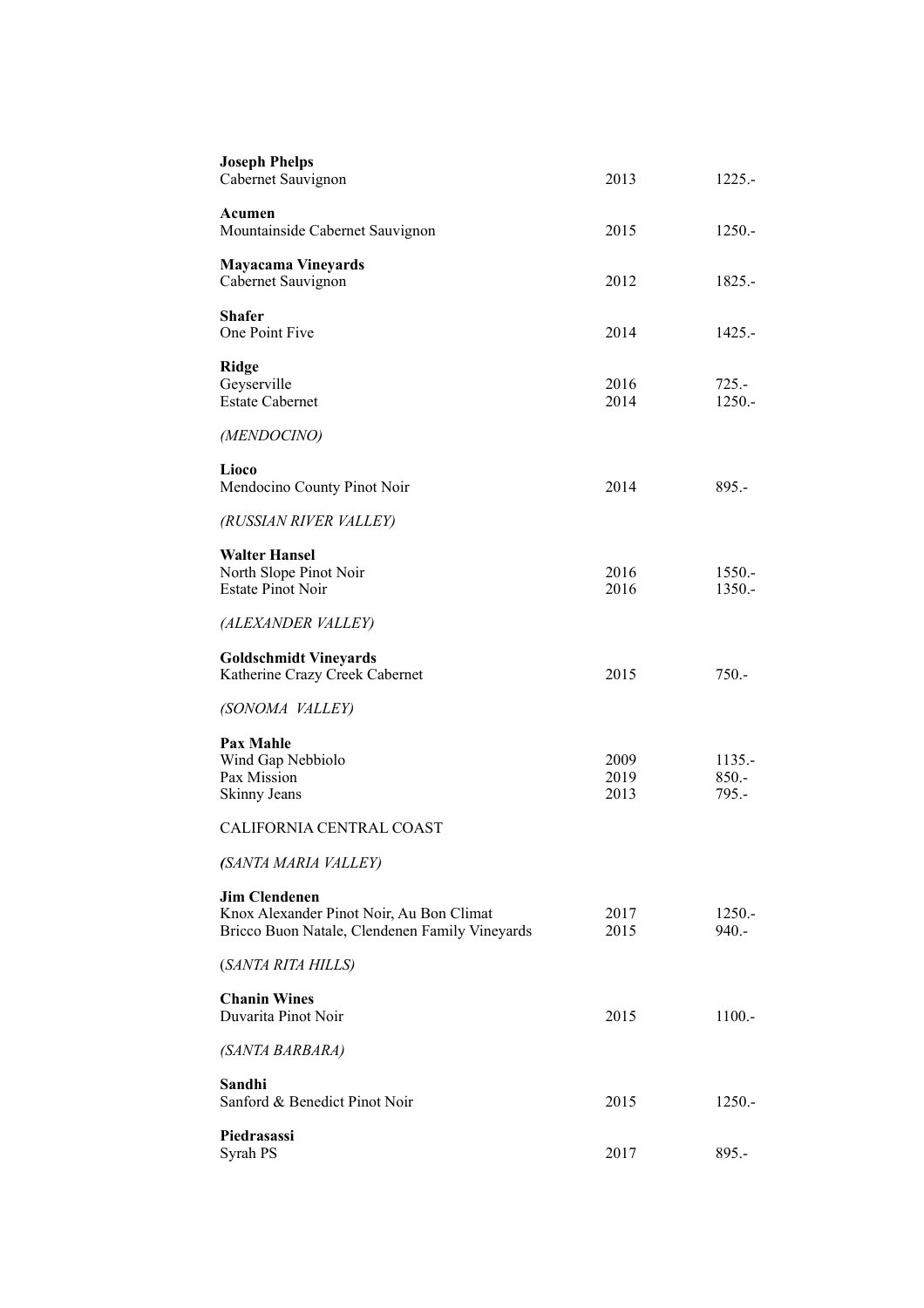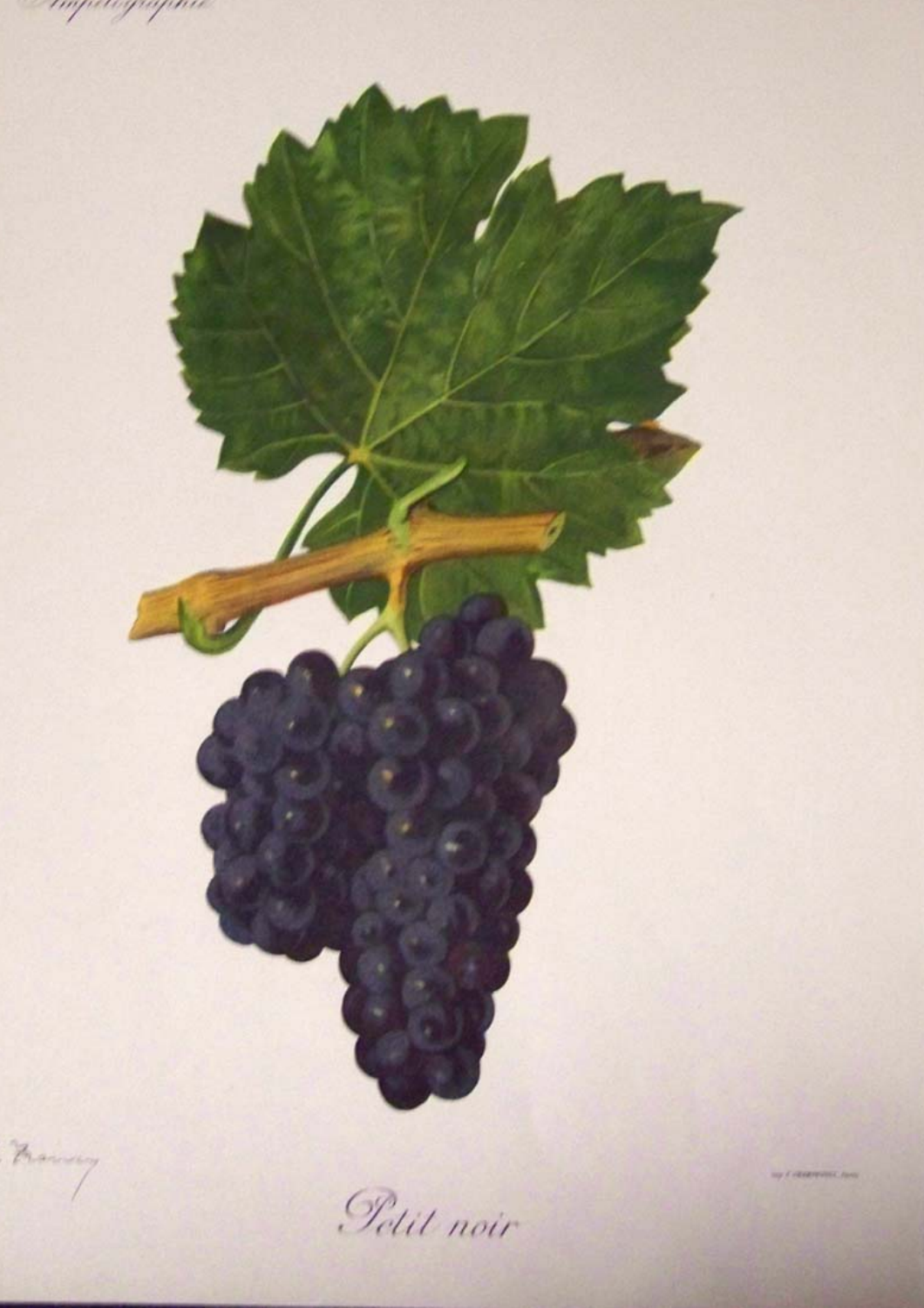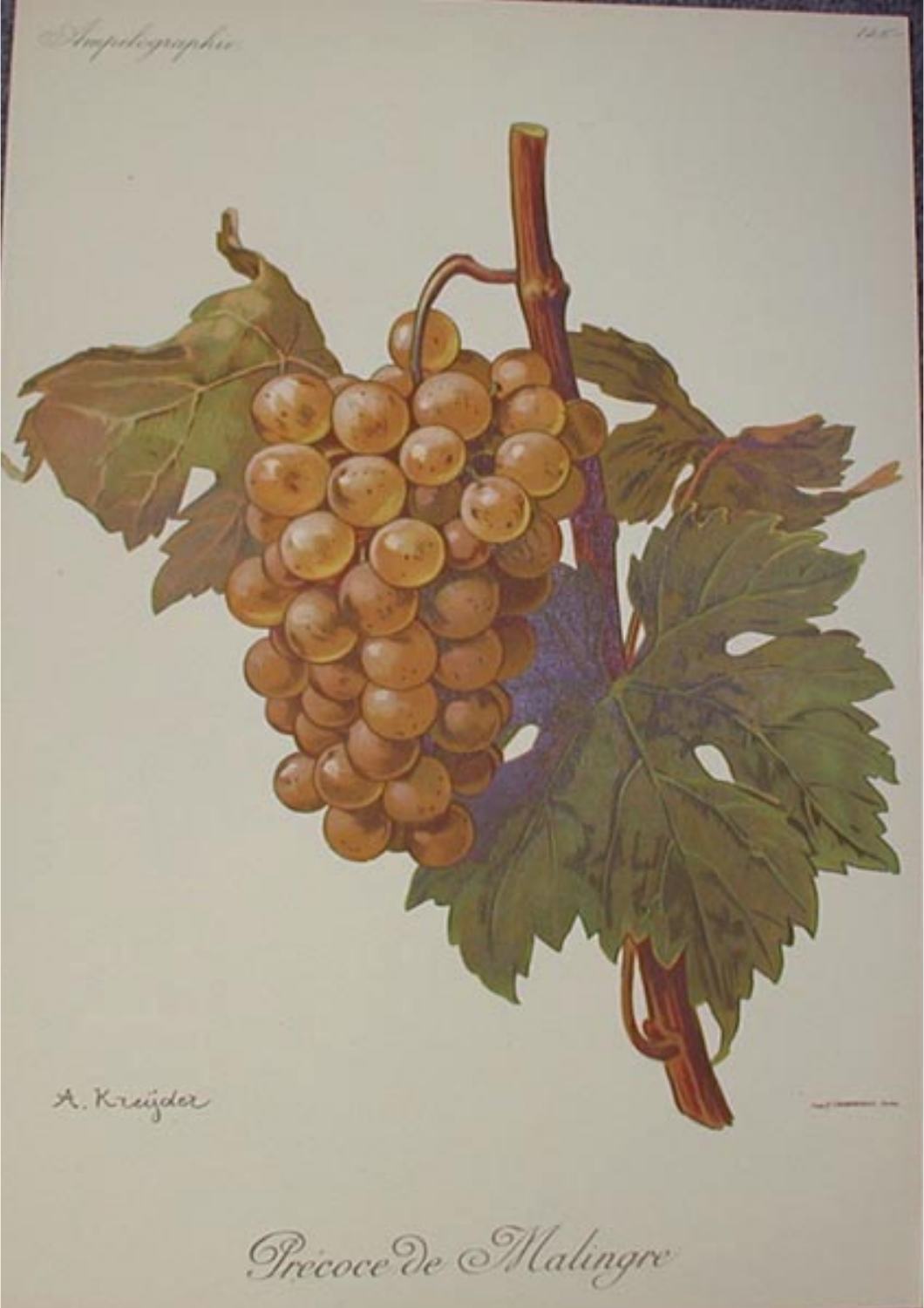